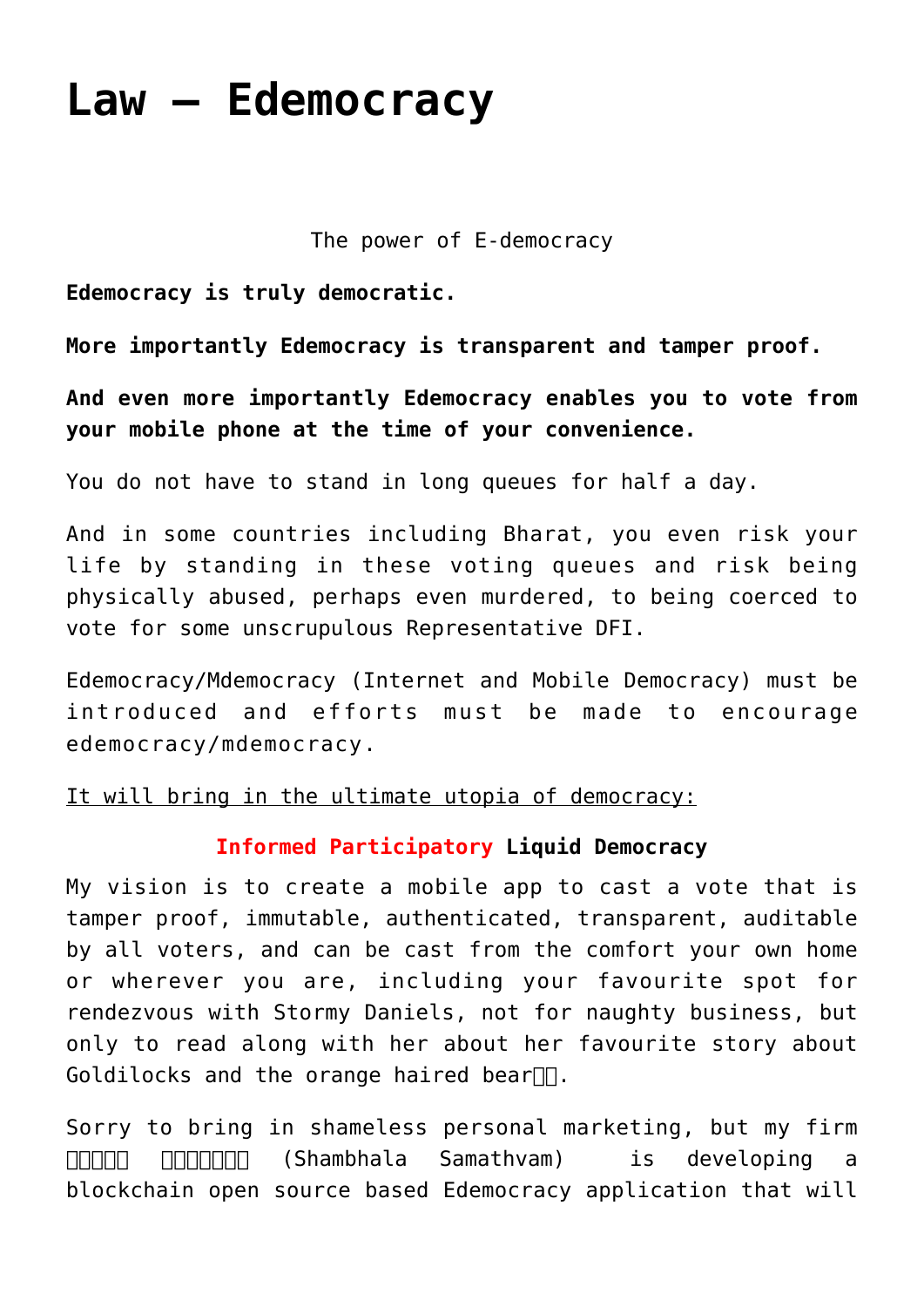do away with the need for paper ballots, EVM fraud and more importantly having to stand in long queues for half a day to cast a vote.

Voting will become easier than a mobile version of [Kaun Banega](https://en.wikipedia.org/wiki/Kaun_Banega_Crorepati) [Crorepathi.](https://en.wikipedia.org/wiki/Kaun_Banega_Crorepati)

And it will be much more foolproof and tamper proof than the bridge built by [Ram](https://en.wikipedia.org/wiki/Rama) to Lanka to defeat [Ravan](https://en.wikipedia.org/wiki/Ravana).

My Edemocracy app is also a bridge being built to fight evil  $$ to defeat fraud [FUKUS](https://aryadharma.world/fukus/) "[democracy](https://aryadharma.world/fukus/repsofpeople/)" and replace it with [True](https://aryadharma.world/articles/democracy/) [Democracy.](https://aryadharma.world/articles/democracy/)

Once this bridge is built, even a sensible and sincere poor eight year old orphan will have a voice that will be counted at the same level as a senior member from any elite corporate family with generations of wealth and privilege.

Even a sensible intelligent eight year old orphan will have the freedom and opportunity to raise a valid issue and get peoples' attention and force them to vote on it.

Through the power of [Edemocracy/Mdemocracy](http://aryadharma.world/edemocracy/) you can nominate your own trusted proxies to represent you.

And they can delegate their own trusted proxies to represent them in areas they have more expertise.

You dont need to only nominate some unknown person selected by the party high command.

And if you dont agree with the way your trusted proxy voted, you can overrule their vote and vote yourself or authorise another proxy to vote on your behalf.

You dont need devious lobbyists anymore with Edemocracy.

All lobbyists will be out of business and with the death of the lobbyists, automatically the [Wall Street Pimps](https://aryadharma.world/fukus/wallstreetpimps/) and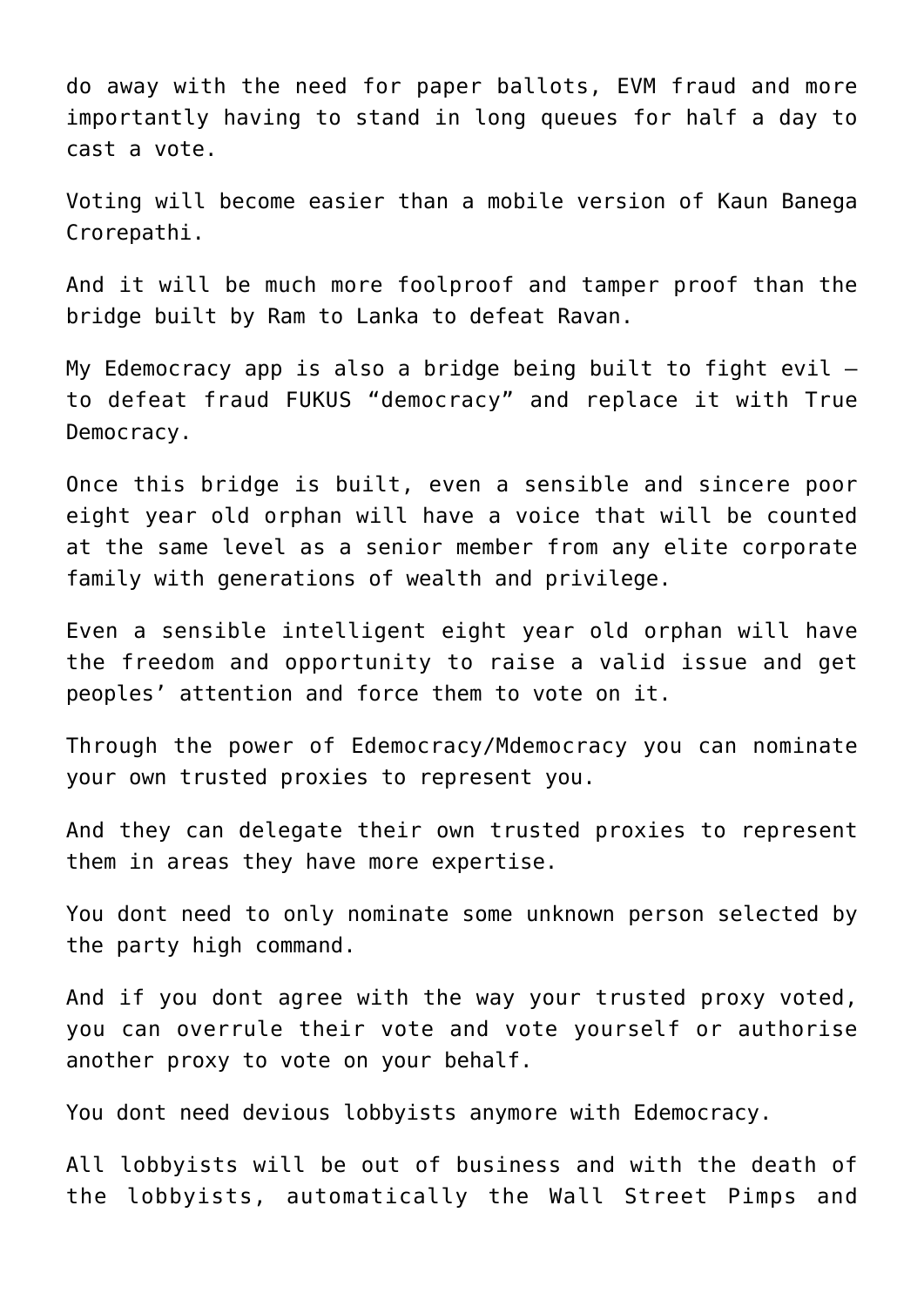[Representative DFIs](https://aryadharma.world/fukus/repsofpeople/) will also be out of business.

Just like the rest of us, they will all forced to do real honest, hard, smart and sincere work to earning their living.

Like [Indian Idol](http://en.wikipedia.org/wiki/Indian_Idol) and [Jhalak Dikla Ja](https://en.wikipedia.org/wiki/Jhalak_Dikhhla_Jaa), our [elected](http://aryadharma.world/law-elected-representatives/) [representatives](http://aryadharma.world/law-elected-representatives/) or any [local](http://aryadharma.world/laws_immigration/) petitioner can raise the issue and "sing" the "song", but there will be the [council of Arya](https://aryadharma.world/laws/details-of-the-law/law-the-council-of-arya/) [Peers](https://aryadharma.world/laws/details-of-the-law/law-the-council-of-arya/) to judge and all the general population to vote their approval.

Most of this decision making is usually local, so all voting should be decentralized to the Ward/Village level.

On matters that involves a greater area, a greater and more informed and more accomplished cross section of representatives and local petitioners can "sing".

All this "singing" for decision making should by placed for voting and displayed after 7pm in the evening on three days every week on TV.

For those who work the night shift  $-$  the same can be rebroadcast at 1pm the next day on TV.

But this should always be accessible on an Internet video or Digital Cable TV site so that people who have mobile or Internet or Digital Cable TV can view it and vote anytime they wish.

But for serious final decisions for serious issues involving the lives and livelihoods of people, nothing can replace meeting with real people for discussing and making decisions.

When I mean "singing" I dont mean real singing.

I mean the **preparation and practice** that goes into the "singing".

Anybody who displays their talent in [Indian Idol](http://en.wikipedia.org/wiki/Indian_Idol) or [Jhalak](https://en.wikipedia.org/wiki/Jhalak_Dikhhla_Jaa)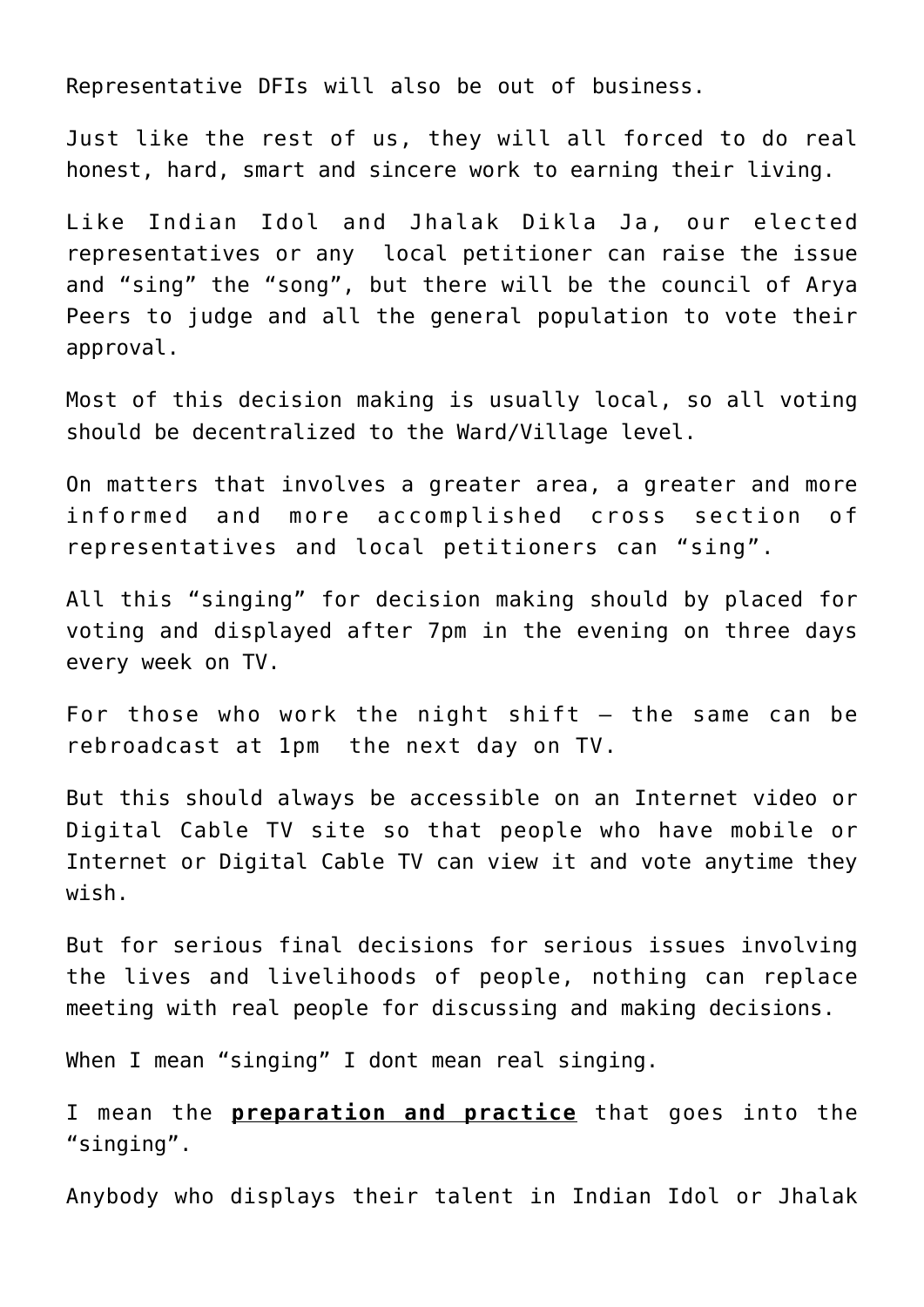[Dikla Ja,](https://en.wikipedia.org/wiki/Jhalak_Dikhhla_Jaa) first practices thoroughly, maybe even for a 100 times or more.

They know the song they are singing, in and out, and can even recite it backwards.

In the same way, the [Elected Representatives](http://aryadharma.world/law-elected-representatives/) or [Local](http://aryadharma.world/laws_immigration/) petitioners should be thoroughly informed about the issues they are raising for public vote.

Only once they know the issues they are raising inside out, only then should they be allowed to "sing" that means raise the issue.

Raising of issues can be either by photos, videos or by written petition requests.

But voting on issues should always be by written votes, not audio, video or photo votes.

For those who are not able to push buttons on their mobile phone to vote, some sort of speech or motion recognition system should be developed which will translate their action into a written vote.

Every person who is a [local](http://aryadharma.world/laws_immigration/) resident of the area, should spend at least one hour a week to vote on the decisions being debated.

Voting does not just mean simply pressing yes or no blindly.

**As I said, democracy means a continuous and informed participation.**

To verify that a person is truly informed about the issue, there should first be a random multiple choice test of at least 5 questions about the issue at hand.

These questions should be generated at random by a minimum multiple of 3X.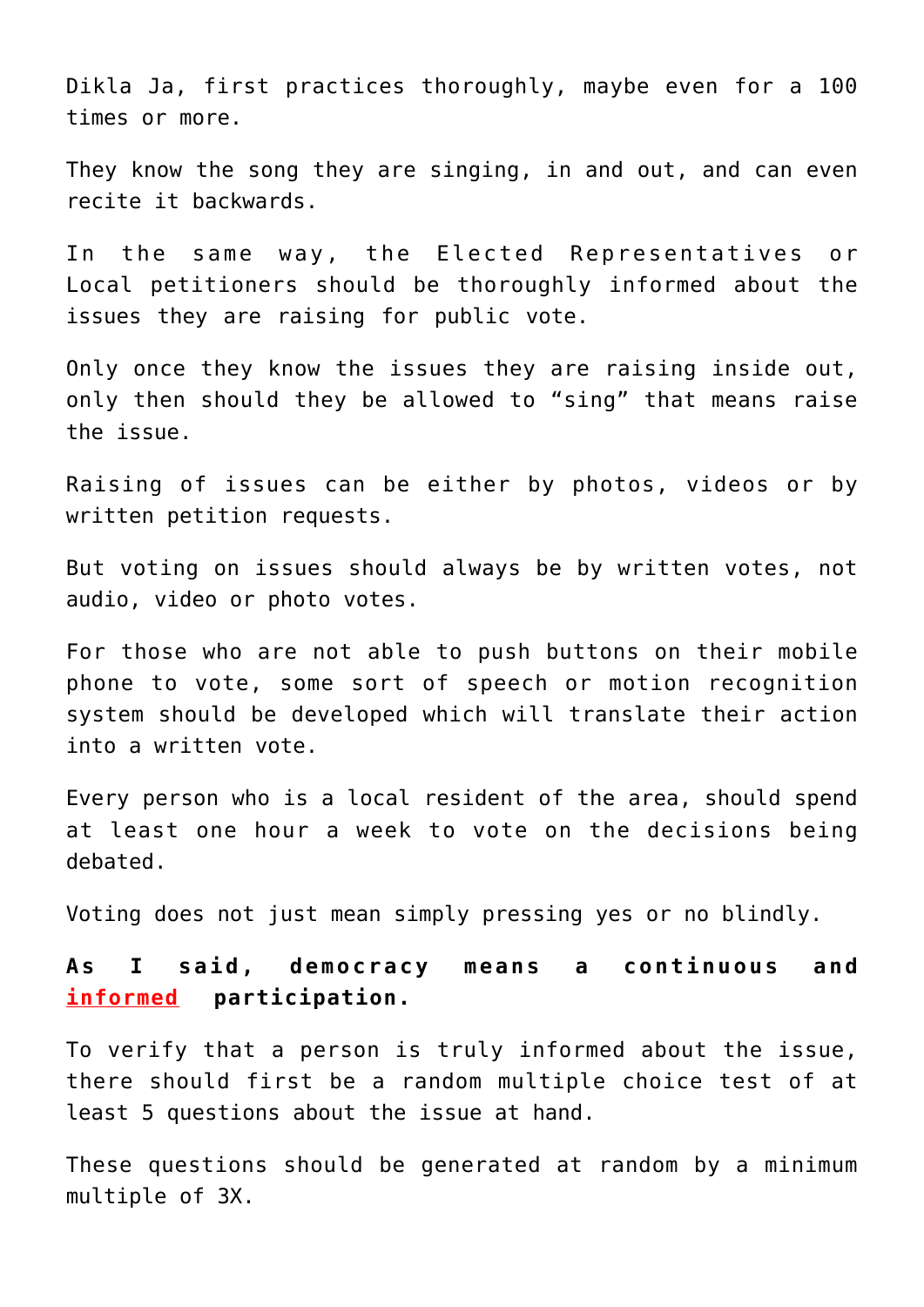That means there should be at least a bank of 15 questions for a minimum of a 5 question test.

On no account can the number of test questions for any issue exceed 7.

So that means the maximum bank of questions is 21.

And these questions should be pulled randomly and displayed differently for each person.

So that way it is very difficult for a person to manipulate a large group of people.

At maximum they will only be able to manipulate a person if they can first get them to pass the random multiple choice test.

A person should be allowed to vote yes or no only if they get 3 answers out of 5 questions right on the random multiple choice test.

Until they get at least 3 answers right of out of 5 questions, they should not be allowed to vote.

After 15 attempts if they still fail the test, their vote should be considered invalid for that issue.

To ensure some sort of stability and prevention of tampering and manipulation, if they have failed the test for more than two times, a person should be made to wait for 1 hour to vote again on that same issue

This should be repeated again if they again fail to vote for more than two times.

In this manner if somebody wanted to manipulate the vote, they will need to wait for at least 12 hours with just that one person just to make their votes invalid for that one issue.

This is a highly unlikely occurrence even in a country like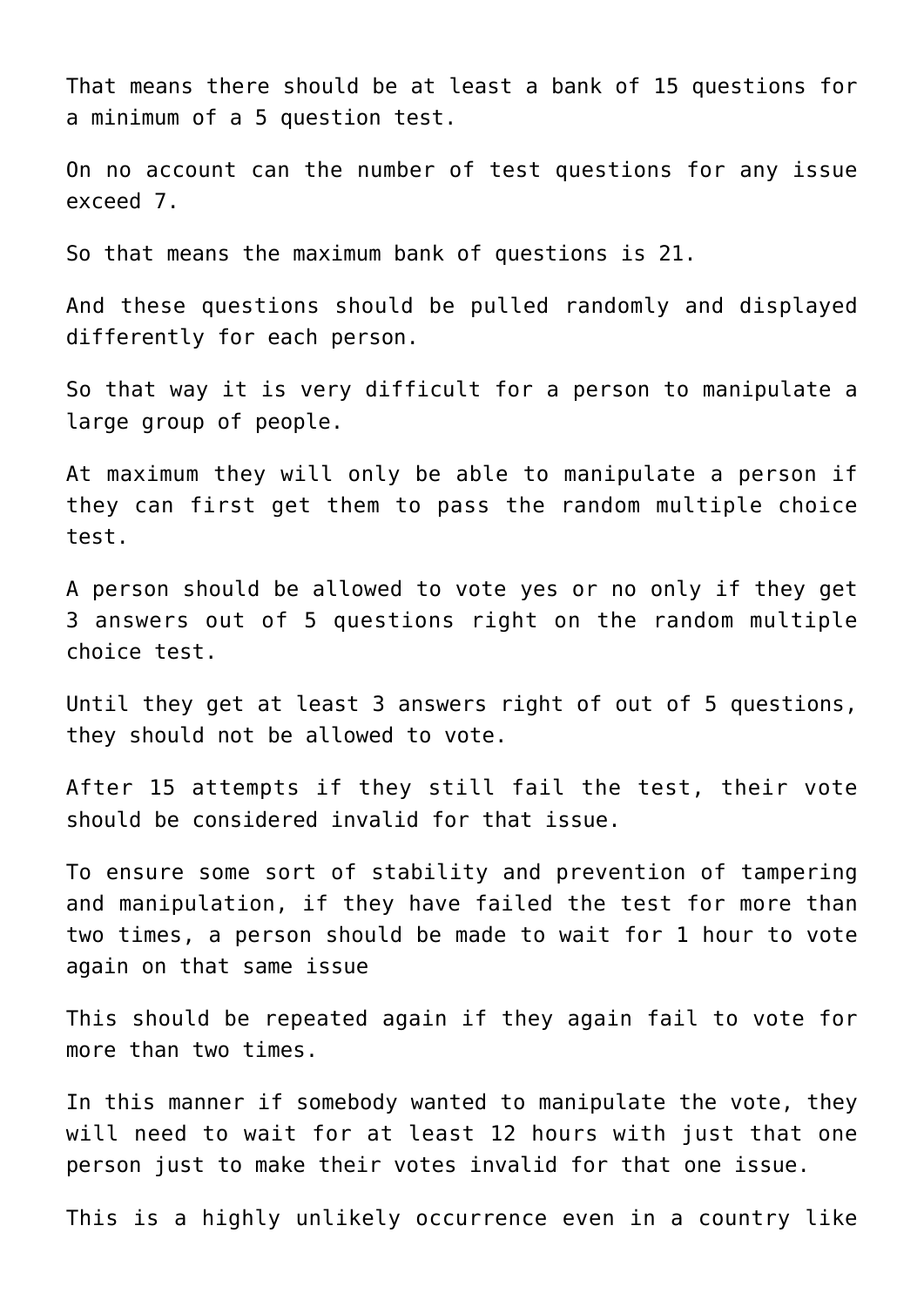Bharat even in the wildest of badlands like UP and Bihar.

I really dont think trying to remember a maximum of 21 questions about a serious issue is really that difficult.

People can watch a 30 minute serial like [Saas Bahu](https://en.wikipedia.org/wiki/Kyunki_Saas_Bhi_Kabhi_Bahu_Thi) and answer more than 50 questions about that 30 minute serial.

They can probably quote verbatim at least 10 lines from the 30 minute [Saas Bahu](https://en.wikipedia.org/wiki/Kyunki_Saas_Bhi_Kabhi_Bahu_Thi) serial, in a better fashion than the sloppy B grade drama queen who was the star of the serial.

Voting is compulsory and can be done by anybody who is a [local](http://aryadharma.world/laws_immigration/) and who has passed the random question test on that specific issue.

Only one vote is allowed per person per issue.

Incase some people are too lazy and ignorant to not study up on an issue, but trust another known person's judgement to vote on their behalf, then they can delegate their vote on that issue to this known and trusted person who can vote on their behalf.

Once this known trusted person votes, all the people who trusted him/her will get a message about how their vote was cast, and if they disagree, they can overrule the vote of the trusted person and vote themselves on that issue once they pass the multiple choice question test.

If they dont vote or the trusted person does not vote on their behalf, they wont get paid at the end of the week until they complete voting.

In the case of non salary people, they will not get any public services until they complete voting.

In the case of children above 10 and those who go to school, they will not get school lunch or report cards if they do not complete voting.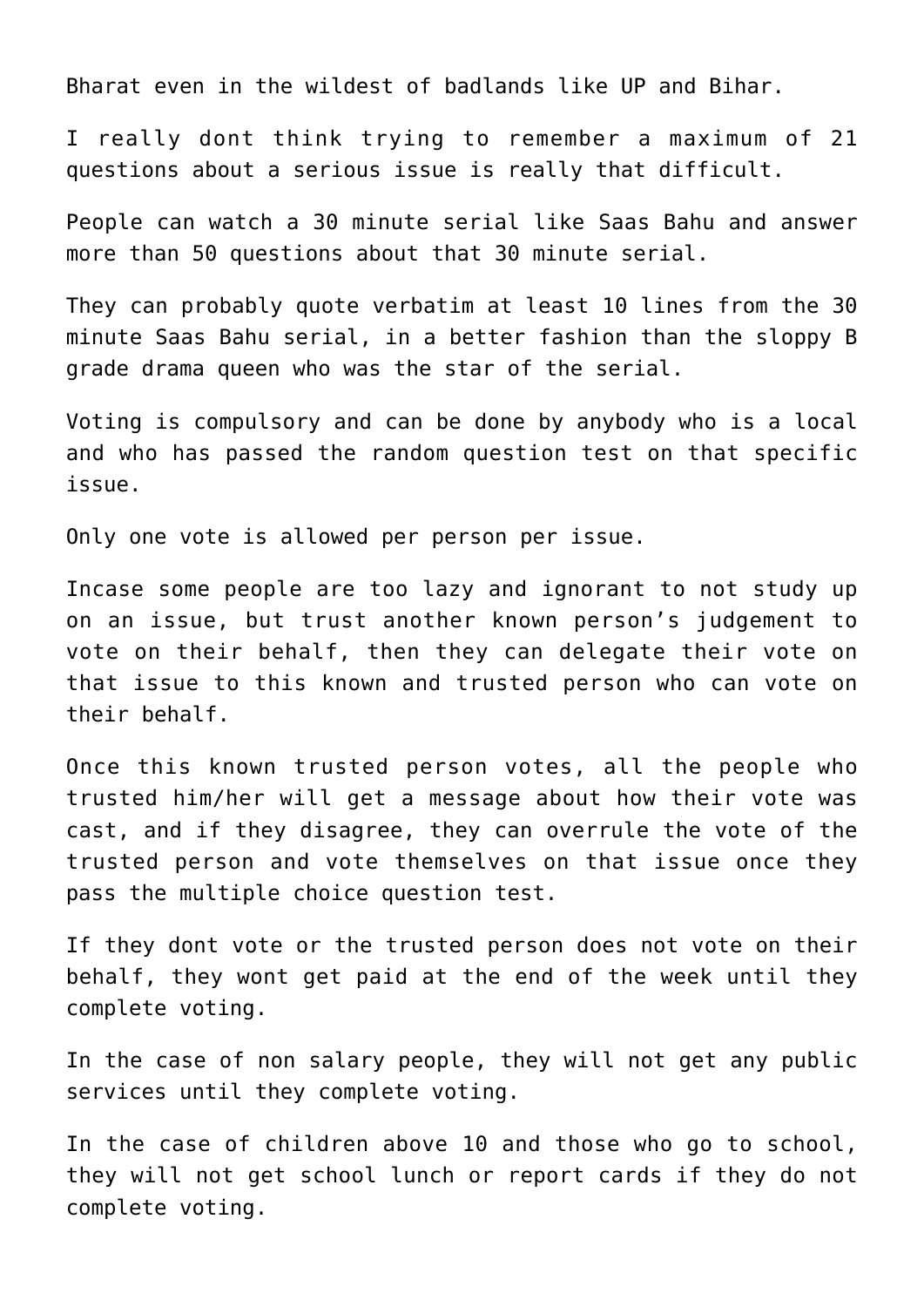In the case of children above 10 who do not go to school, they will not be provided any social services until they complete voting.

In the case of businessmen and self-employed, they wont be able to get tax deductions until they complete voting.

If they are below the taxable limit, they will not be allowed access to their bank or credit accounts till they complete voting.

**There should be no secret ballot.**

All votes must have the name of the person who cast the vote, some sort of ID like a National ID card, drivers license, PAN card or Passport that is encrypted to a [Block](https://en.wikipedia.org/wiki/Blockchain) [chain](https://en.wikipedia.org/wiki/Blockchain) [Private Key.](https://en.wikipedia.org/wiki/Public-key_cryptography)

However the [public key](https://en.wikipedia.org/wiki/Public-key_cryptography) should be displayed, but the private key cannot be disclosed by anybody except the voter themselves.

This [Private Key](https://en.wikipedia.org/wiki/Public-key_cryptography) must be completely encrypted and not disclosed to anybody even to the Supreme Leader of the homeland.

The [Private Key](https://en.wikipedia.org/wiki/Public-key_cryptography) is under the sole control of the voting citizen and can be used for all government records.

They should be forced to disclose their [Private Key](https://en.wikipedia.org/wiki/Public-key_cryptography) only if they are being investigated for any criminal malpractice.

Edemocracy through [block chain](https://en.wikipedia.org/wiki/Blockchain) is ideally suited to facilitate this whole process of public and private key sharing.

But the [public key](https://en.wikipedia.org/wiki/Public-key_cryptography) of the person who has voted for this issue or candidate, must be publicly available in a secured authenticated login site on the Internet.

A person who wants to access this website must first go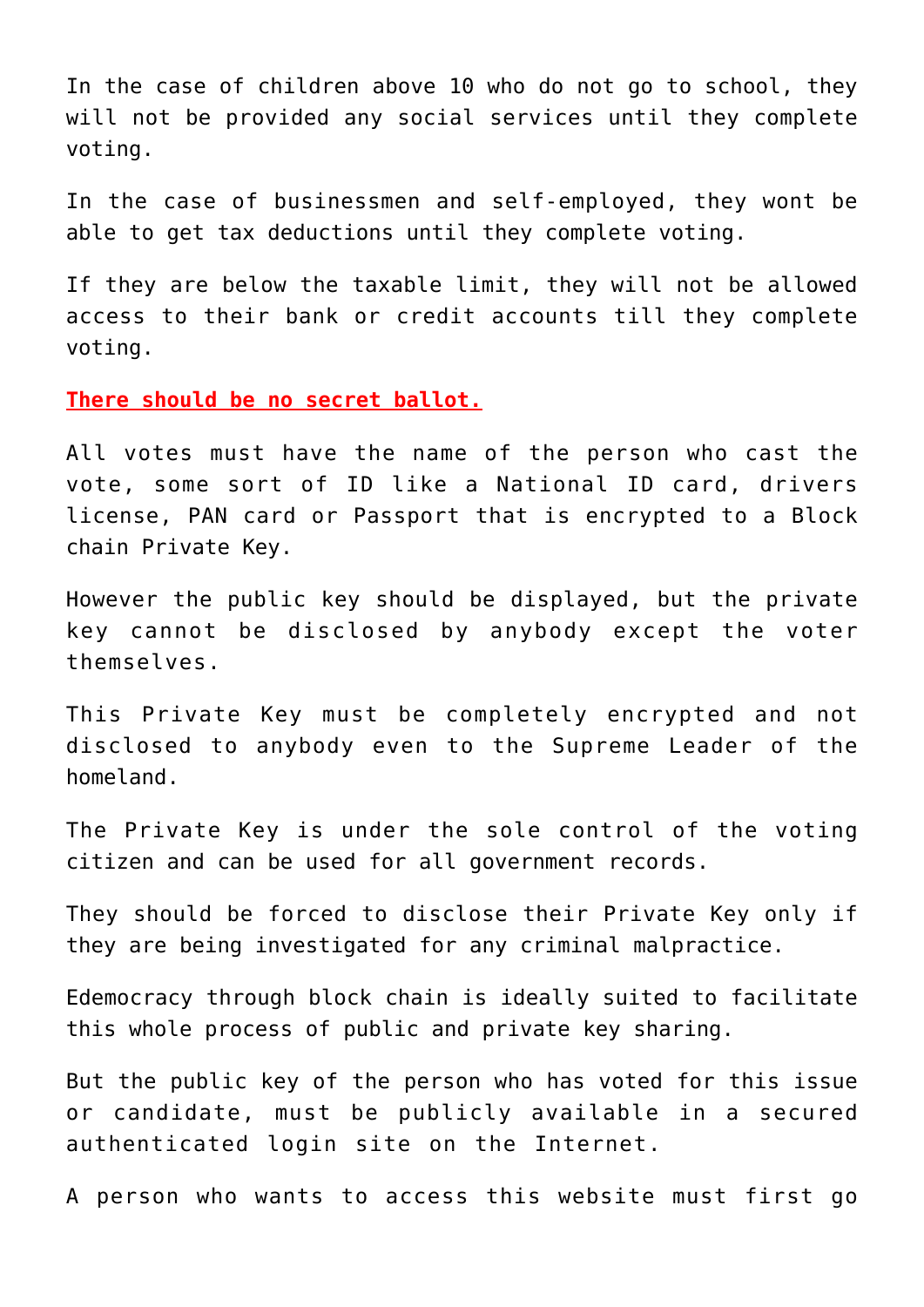through an authentication similar to getting a passport and also with police verification included.

Anybody who fails a police verification should not be given login access to this website.

There should be strict auditing and log tracking and watermarking of reports of those who want to view and print this voting details by various voters and only people who have registered physically with ID proof and address proof and police verification should be allowed to view these voting details.

There should be an [audit trail](https://en.wikipedia.org/wiki/Audit_trail) of all the authenticated login users who access this website and log all the people or issues they were searching for or any other interactions they had on the website.

I am looking for somebody to offer a smart cell phone for a customer price of less than Rs 1000 and a monthly fee of Rs 150.

The government should also offer a subsidy of Rs 500 on the phone, so the total cost of the phone should be around Rs 1500.

I believe that this phone is possible even with low margins since the volume could run into billions of people, and there is a recurring service charge for the cell phone operators and also government subsidies could be offered to the users for accessing any data that is related to issues of governance.

The smart cell phone should have the following features:

Screens like today's smartphones that allow viewing of Internet videos and satellite videos. However these screens must be readable like plain paper even in the sunlight. Currently, screens of all mobile devices cannot be read in sunlight.